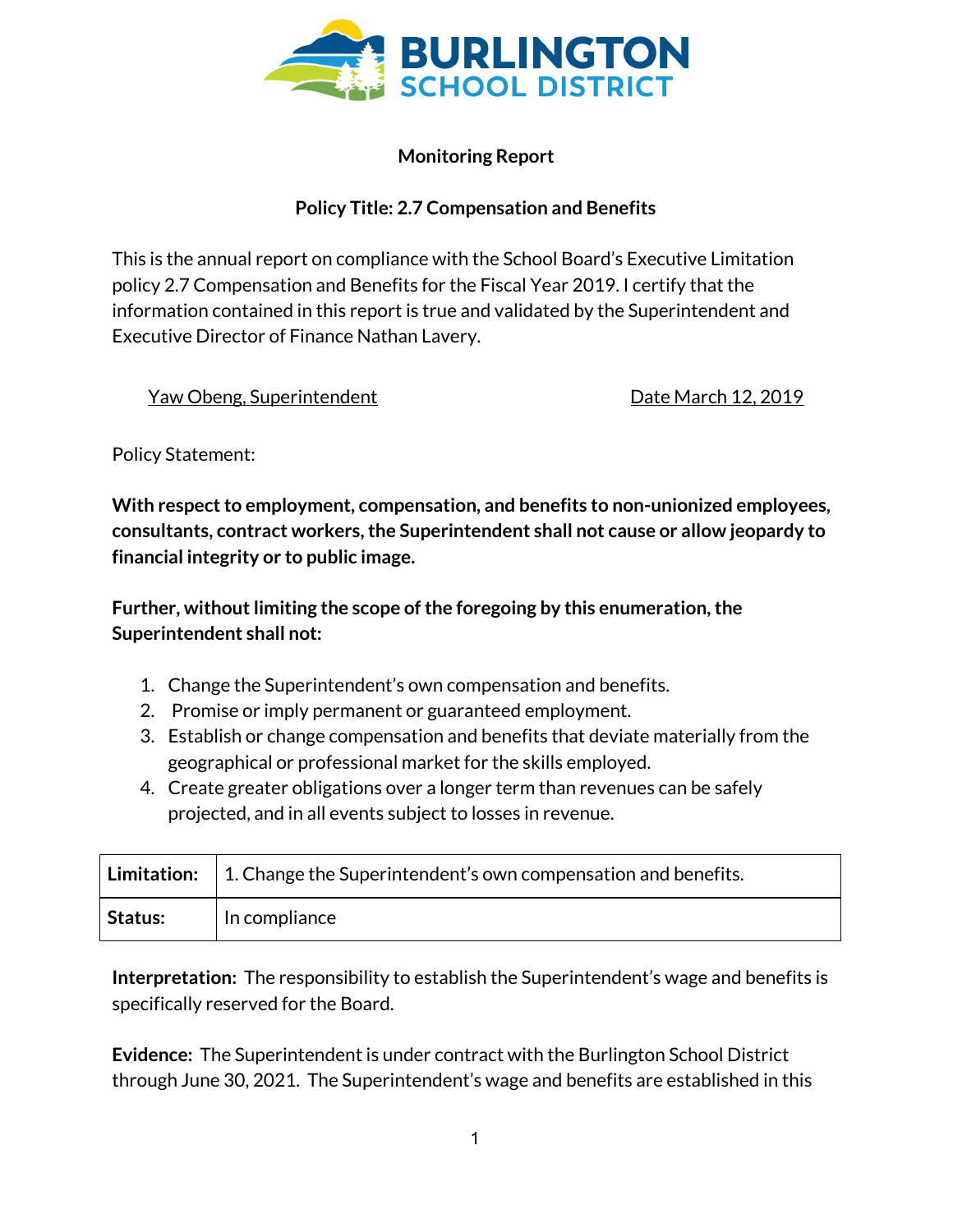

contract. The Board voted to authorize this contract on December 11, 2017 (action reflected in Board [minutes\)](http://www.bsdvt.org/wp-content/uploads/2018/02/December-11-2017-Full-School-Board-Meeting-Minutes-1.pdf). The Superintendent's contract is on file with the Human Resource Services Department and can be provided to Board members upon request. The Superintendent's current rate of pay is \$161,091 Any additional compensation, such as performance pay pursuant to the contract, must be authorized by the Board.

|         | <b>Limitation:</b> 2. Promise or imply permanent or guaranteed employment. |
|---------|----------------------------------------------------------------------------|
| Status: | In compliance                                                              |

**Interpretation:** The Superintendent shall not offer contracts of permanent employment to employees.

**Evidence:** For unionized personnel, the term of employment is governed by collective bargaining agreements. None of the collective bargaining [agreements](http://www.bsdvt.org/master-agreements/) provide for permanent employment, however, contracts are generally renewed unless the position is temporary or eliminated, or the employee's performance is not satisfactory. Approximately 5% of employees are nonunion. Non-unionized staff are typically provided assurance of employment for only one year. Annual employment contracts detailing the coming year's wages are offered within budget parameters for those staff members being continued the next year. Temporary and long-term substitute contracts indicate that they are at will and are of limited duration. Senior administrative staff are typically provided a two-year employment contract, with a salary commitment for only one year. The Superintendent establishes compensation for the succeeding year by March 1. The decisions by the Superintendent to renew administrative contracts and establish their duration are based on the needs of the organization and the performance of the administrators. The Superintendent has not offered contracts to any staff in excess of these terms.

Sample Personal Services [NonUnion](https://drive.google.com/open?id=1He7vUDpb8T2BiwU47YtqStm5wmzfHcFd) Contract

| Limitation: | 3. Establish or change compensation and benefits that deviate materially<br>from the geographical or professional market for the skills employed. |
|-------------|---------------------------------------------------------------------------------------------------------------------------------------------------|
| Status:     | Partial compliance                                                                                                                                |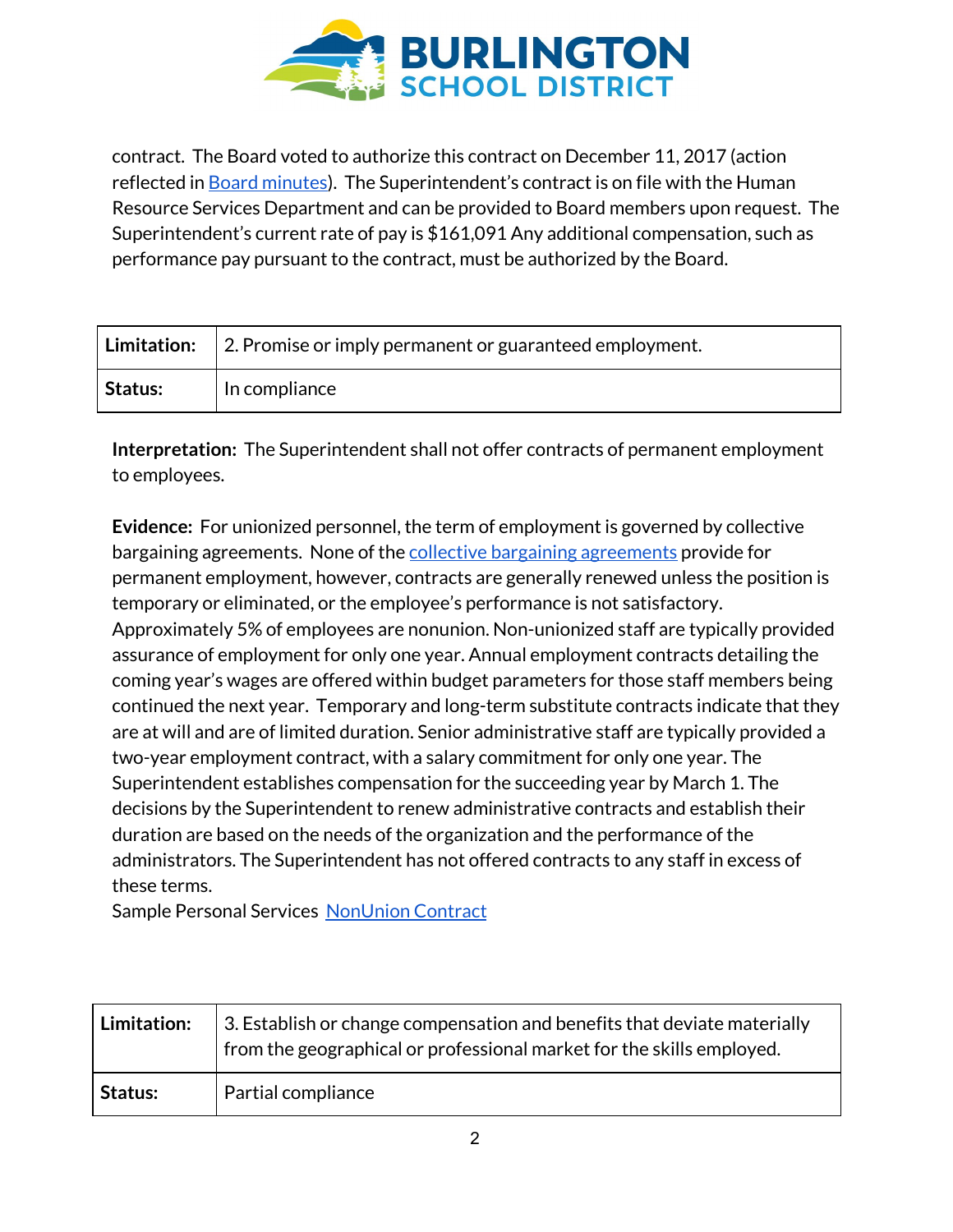

**Interpretation:** Wage rates and benefits shall be paid in accordance with collective bargaining agreements. Wage rates and benefits for non-unionized staff shall be reasonably consistent with those paid to employees performing similar work in the local job market.

**Evidence:** For most employees, wages and benefits are established in [collective](http://www.bsdvt.org/master-agreements/) bargaining [agreements.](http://www.bsdvt.org/master-agreements/) These contracts provide a mechanism for the resolution of disputes between the parties over the amount or administration of wages and benefits. The annual raise provided to Personal Services/non-unionized staff was 2.25%. This rate of increase was at the lower end of the range of collectively bargained rate increases (2.25% to 2.75%) provided to unionized staff. The Superintendent receives a comparative statewide data from the Vermont Superintendents Association, analyzing by position Central Office and building-based administrators and Central Office support staff. The VSA data is self-reported from schools and does not take into account differing job descriptions and duties for similarly titled positions hence often the report is comparing apples to oranges. HR uses other sources such as the Bureau of Labor Statistics to get more accurate and appropriate salary ranges. Additionally, HR compares the actual job duties of similar positions by consulting with school districts in Chittenden County. HR provides salary range information to hiring administrators. A compensation/classification plan with a corresponding compensation policy/procedure is very important to ensure fair and equitable pay and aids in efforts to attract the best and most qualified applicants. This most significantly impacts non-union staff who seek comparability in compensation. Funding for a compensation study was not supported in the current years budget. The Superintendent is exploring temporary reductions in other administrative areas in order to fund a compensation study. A study would provide hard data to enable any corrective action and measurable compliance with this limitation.

|         | <b>Limitation:</b> $\vert$ 4. Create greater obligations over a longer term than revenues can be<br>safely projected, and in all events subject to losses in revenue. |
|---------|-----------------------------------------------------------------------------------------------------------------------------------------------------------------------|
| Status: | In compliance                                                                                                                                                         |

**Interpretation:** The Superintendent shall not enter into long-term contracts with vendors that exceed a period for which revenues can be reasonably projected.

**Evidence:** In general, vendor contracts run on a fiscal year basis. When contracts cross fiscal years, as is most common with construction contracts, the total term of the contract